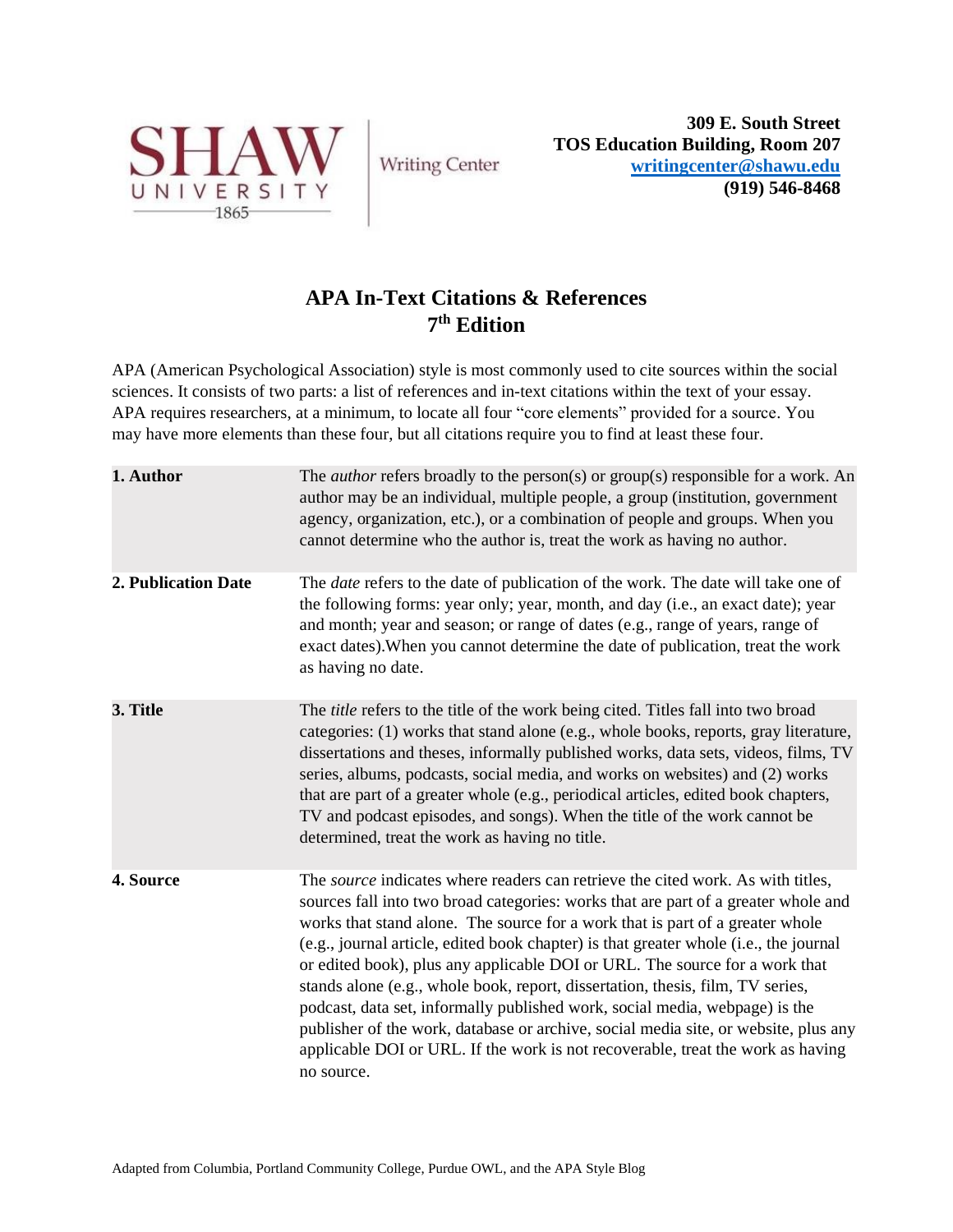## **Title Page**

APA requires you to create a cover page when you complete your research paper. Some instructors may not require it. Make sure to check with your instructor and reference your assignment guidelines.

## **Title Page Requirements:**

- Your essay should be typed and double-spaced with 1" margins on all sides.
- Include a **page header** that includes only the page number flush with the right-hand margin. You instructor may require your title in the page header as well. Although this has been dropped from the  $7<sup>th</sup>$  edition of APA, make sure you check with your professor and your assignment guidelines.
- The title page should contain the **title** of the paper (bolded), the **author's name**, and the **institutional affiliation**. A student paper should also include the **course number and name**, **instructor name**, and **assignment due date**.



## **Sample Title Page**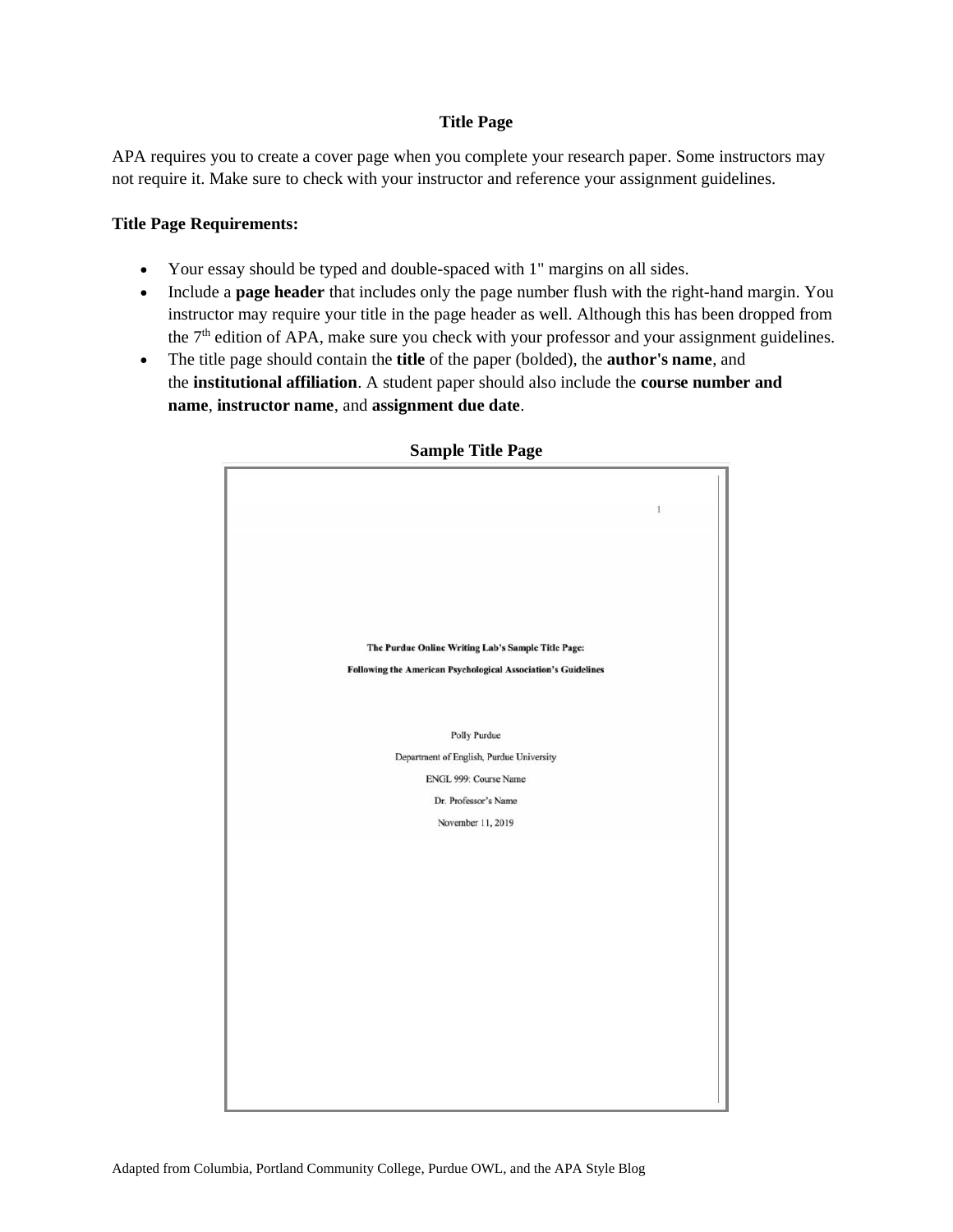#### **Abstract**

APA also requires you to create an abstract page when you complete your research paper. Some instructors may not require it. Make sure to check with your instructor and reference your assignment guidelines.

#### **Abstract Page Requirements:**

- Your abstract page, which is the second page of your essay, should already include the **page header** (described above). On the first line of the abstract page, center and bold the word **Abstract** (no italics, underlining, or quotation marks).
- Beginning with the next line, write a concise summary of the key points of your research. (Do not indent.) Your abstract should contain at least your research topic, research questions, participants (if any), methods, results, data analysis, and conclusions.
- You may also want to list keywords from your paper in your abstract. To do this, indent as you would if you were starting a new paragraph, type *Keywords:* (italicized), and then list your keywords.

| Abstract<br>Lorem ipsum dolor sit amet, consectetur adipiscing elit, sed do eiusmod tempor incididunt ut<br>labore et dolore magna aliqua. Dolor magna eget est lorem ipsum dolor sit. Pulvinar etiam non<br>quam lacus suspendisse. Quisque non tellus orci ac. Tellus pellentesque eu tincidunt tortor<br>aliquam nulla facilisi cras. Orci dapibus ultrices in iaculis nunc sed augue lacus viverra. Leo duis<br>ut diam quam. Lorem ipsum dolor sit amet. Sagittis vitae et leo duis ut diam quam nulla. Purus<br>viverra accumsan in nisl nisi scelerisque. Risus nullam eget felis eget nunc lobortis mattis<br>aliquam. Sodales ut etiam sit amet nisl purus in. Porta nibh venenatis cras sed felis eget.<br>Adipiscing elit duis tristique sollicitudin nibh sit amet commodo. Diam donec adipiscing<br>tristique risus.<br>Keywords: Lorem, ipsum, dolor |  |
|--------------------------------------------------------------------------------------------------------------------------------------------------------------------------------------------------------------------------------------------------------------------------------------------------------------------------------------------------------------------------------------------------------------------------------------------------------------------------------------------------------------------------------------------------------------------------------------------------------------------------------------------------------------------------------------------------------------------------------------------------------------------------------------------------------------------------------------------------------------------|--|
|                                                                                                                                                                                                                                                                                                                                                                                                                                                                                                                                                                                                                                                                                                                                                                                                                                                                    |  |
|                                                                                                                                                                                                                                                                                                                                                                                                                                                                                                                                                                                                                                                                                                                                                                                                                                                                    |  |
|                                                                                                                                                                                                                                                                                                                                                                                                                                                                                                                                                                                                                                                                                                                                                                                                                                                                    |  |
|                                                                                                                                                                                                                                                                                                                                                                                                                                                                                                                                                                                                                                                                                                                                                                                                                                                                    |  |
|                                                                                                                                                                                                                                                                                                                                                                                                                                                                                                                                                                                                                                                                                                                                                                                                                                                                    |  |
|                                                                                                                                                                                                                                                                                                                                                                                                                                                                                                                                                                                                                                                                                                                                                                                                                                                                    |  |
|                                                                                                                                                                                                                                                                                                                                                                                                                                                                                                                                                                                                                                                                                                                                                                                                                                                                    |  |
|                                                                                                                                                                                                                                                                                                                                                                                                                                                                                                                                                                                                                                                                                                                                                                                                                                                                    |  |
|                                                                                                                                                                                                                                                                                                                                                                                                                                                                                                                                                                                                                                                                                                                                                                                                                                                                    |  |
|                                                                                                                                                                                                                                                                                                                                                                                                                                                                                                                                                                                                                                                                                                                                                                                                                                                                    |  |
|                                                                                                                                                                                                                                                                                                                                                                                                                                                                                                                                                                                                                                                                                                                                                                                                                                                                    |  |
|                                                                                                                                                                                                                                                                                                                                                                                                                                                                                                                                                                                                                                                                                                                                                                                                                                                                    |  |

## **Sample Abstract Page**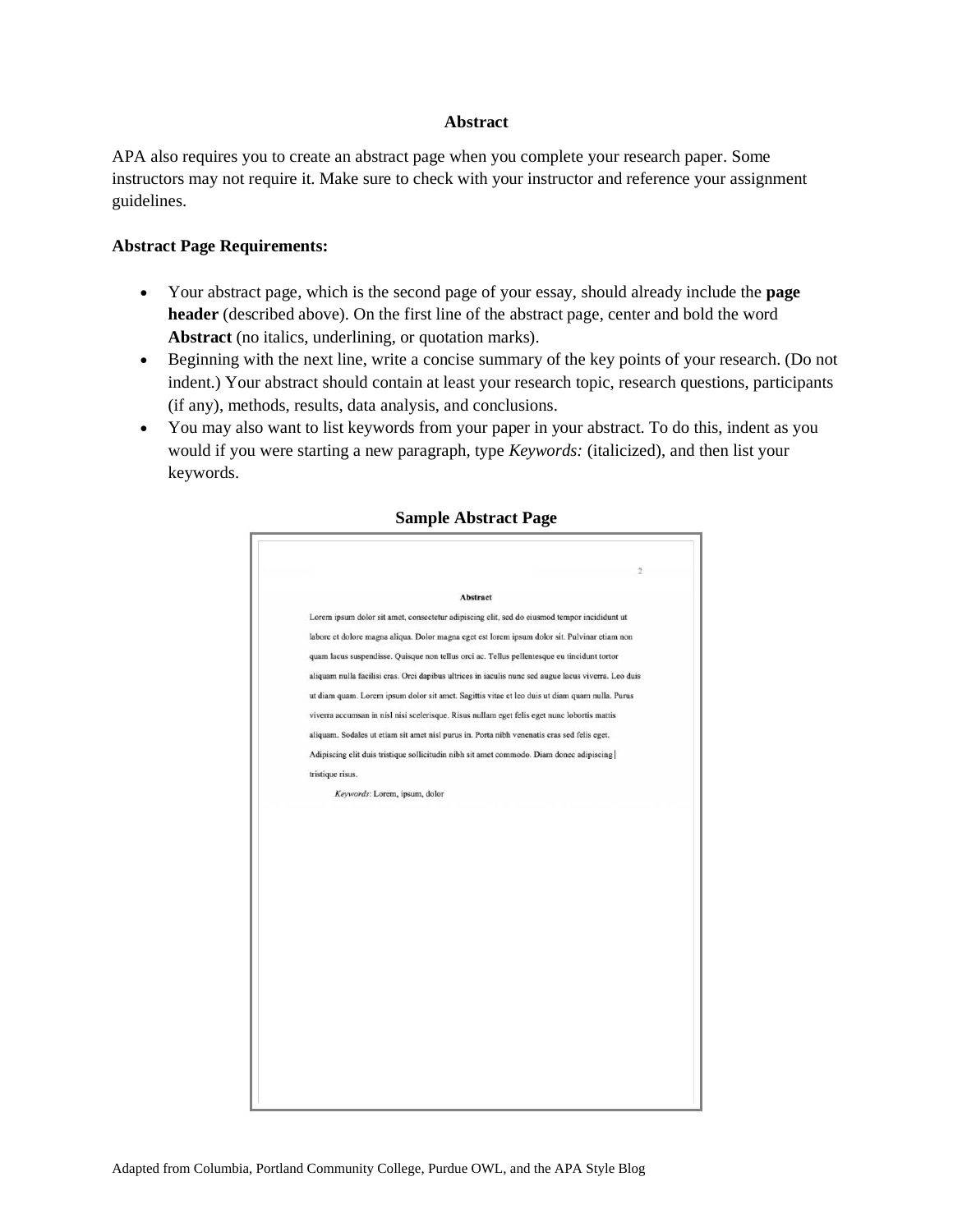#### **References Page**

In APA, a References page is a list of all the sources you have used to research your paper. The list of sources used appears on a separate page at the end of an essay. It is titled (centered, bolded, no quotation marks, no underline):

#### **When formatting a References page, you must adhere to the following guidelines:**

- 1. The list of sources should be arranged alphabetically by the author's last name, or if there is no author, by the first word in the title. When arranging the list ignore, but do not omit, "The," "An," or "A" at the beginning of the title.
- 2. After the first line, each entry is indented  $\frac{1}{2}$  inch. This is called a hanging indent.
- 3. Each entry presents information in a specific order: the author's name, the date, the title, the publication information.
- 4. All authors' names should be inverted (i.e., last names should be provided first).
- 5. Double-space the entire list, both between and within entries.
- 6. Citations must appear both in the text of your paper (in-text citations) and in the References page at the end of your paper.



## **Sample References Page**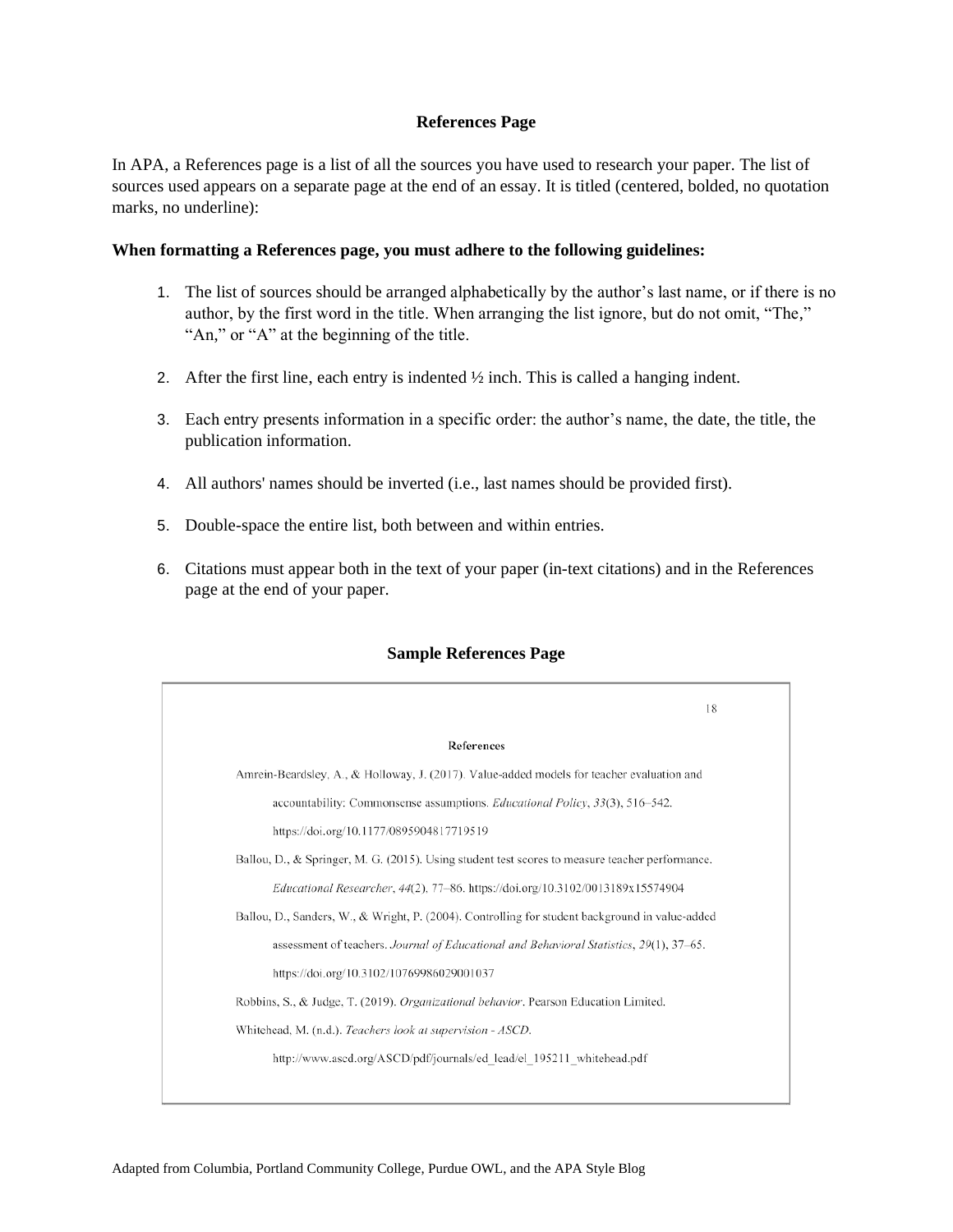## **Documentation Formats**

|                | <b>Books</b>                                                                                                                                                                                                                                                                  |
|----------------|-------------------------------------------------------------------------------------------------------------------------------------------------------------------------------------------------------------------------------------------------------------------------------|
| <b>Book</b>    | <b>References:</b>                                                                                                                                                                                                                                                            |
| (One Author)   | Author Last Name, Author First Name Initial. (Year of publication). Title of work:                                                                                                                                                                                            |
|                | Capital letter also for subtitle. Publisher Name. DOI (if available)                                                                                                                                                                                                          |
|                | <b>Example:</b>                                                                                                                                                                                                                                                               |
|                | Stoneman, R. (2008). Alexander the Great: A life in legend. Yale University Press.                                                                                                                                                                                            |
|                | <b>In-Text Citation:</b>                                                                                                                                                                                                                                                      |
|                | (Author Last Name, Year)                                                                                                                                                                                                                                                      |
|                | <b>Example:</b>                                                                                                                                                                                                                                                               |
|                | (Stoneman, 2008)                                                                                                                                                                                                                                                              |
| <b>Book</b>    | <b>References:</b>                                                                                                                                                                                                                                                            |
| (Two Authors)  | 1 <sup>st</sup> Author Last Name, 1 <sup>st</sup> Author First Name Initial., & 2 <sup>nd</sup> Author Last Name, 2 <sup>nd</sup><br>Author First Name Initial. (Year of publication). Title of work: Capital<br>letter also for subtitle. Publisher Name. DOI (if available) |
|                | <b>Example:</b>                                                                                                                                                                                                                                                               |
|                | Gillespie, P., & Learner, N. (2000) The Allyn and Bacon guide to peer tutoring.                                                                                                                                                                                               |
|                | Allyn and Bacon.                                                                                                                                                                                                                                                              |
|                | <b>In-Text Citation:</b>                                                                                                                                                                                                                                                      |
|                | ( $1st$ Author Last Name & $2nd$ Author Last Name, Year)                                                                                                                                                                                                                      |
|                | <b>Example:</b>                                                                                                                                                                                                                                                               |
|                | (Gillespie & Lerner, 2000)                                                                                                                                                                                                                                                    |
| <b>Book</b>    | <b>References:</b>                                                                                                                                                                                                                                                            |
| (Three or More | 1 <sup>st</sup> Author Last Name, 1 <sup>st</sup> Author First Name Initial., 2 <sup>nd</sup> Author Last Name, 2 <sup>nd</sup>                                                                                                                                               |
| Authors)       | Author First Name Initial, & 3 <sup>rd</sup> Author Last Name, 3 <sup>rd</sup> Author First Name                                                                                                                                                                              |
|                | Initial. (Year of publication). Title of work: Capital letter also for subtitle.                                                                                                                                                                                              |
|                | Publisher Name. DOI (if available)                                                                                                                                                                                                                                            |
|                | <b>Example:</b>                                                                                                                                                                                                                                                               |
|                | Boers, F., Warren, P., He, L., & Deconinck, J. (2017). Enhance vocabulary uptake                                                                                                                                                                                              |
|                | from reading. Houghton Mifflen Harcourt.                                                                                                                                                                                                                                      |
|                | <b>In-Text Citation:</b>                                                                                                                                                                                                                                                      |
|                | (1 <sup>st</sup> Author Last Name et al., Year)                                                                                                                                                                                                                               |
|                | <b>Example:</b>                                                                                                                                                                                                                                                               |
|                | (Boers et al., 2017)                                                                                                                                                                                                                                                          |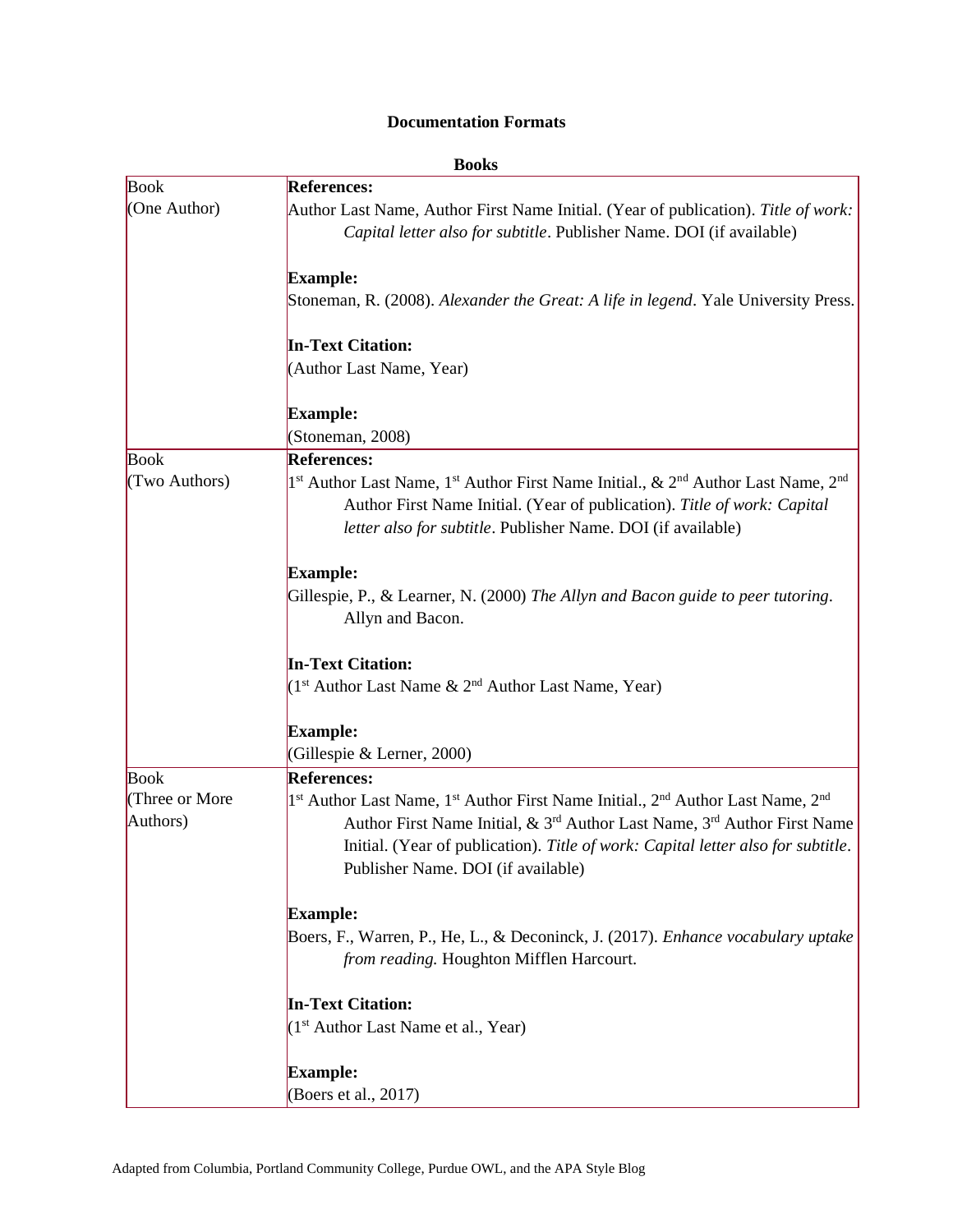| Chapters and Works  | <b>References:</b>                                                                                               |
|---------------------|------------------------------------------------------------------------------------------------------------------|
| in Anthologies with | Author Last Name, Author First Name Initial. (Year of publication). Title of                                     |
| an Author           | chapter. In 1 <sup>st</sup> Editor First Name Initial. 1 <sup>st</sup> Editor Last Name & 2 <sup>nd</sup> Editor |
|                     | First Name Initial. 2 <sup>nd</sup> Editor Last Name (Eds.), Title of work: Capital                              |
|                     | <i>letter also for subtitle</i> (pp. pages of chapter). Publisher. DOI (if available)                            |
|                     | <b>Example:</b>                                                                                                  |
|                     | Armstrong, D. (2019). Malory and character. In M. G. Leitch & C. J. Rushton                                      |
|                     | (Eds.), A new companion to Malory (pp. 144-163). D. S. Brewer.                                                   |
|                     | <b>In-Text Citation:</b>                                                                                         |
|                     | (Author Last Name, Year)                                                                                         |
|                     | <b>Example:</b>                                                                                                  |
|                     | (Armstrong, 2019)                                                                                                |
|                     |                                                                                                                  |

|                 | <b>Journal Articles</b>                                                                                                           |
|-----------------|-----------------------------------------------------------------------------------------------------------------------------------|
| Journal Article | <b>References:</b>                                                                                                                |
| (One Author)    | Author Last Name, Author First Name Initial. (Year). Title of article. Title of                                                   |
|                 | <i>Periodical, volume number</i> (issue number), pages. DOI (if available)                                                        |
|                 | <b>Example:</b>                                                                                                                   |
|                 | Scruton, R. (1996). The eclipse of listening. The New Criterion, $15(3)$ , 5–13.                                                  |
|                 | <b>In Text Citation:</b>                                                                                                          |
|                 | (Author Last Name, Year)                                                                                                          |
|                 | <b>Example:</b>                                                                                                                   |
|                 | (Scruton, 1996)                                                                                                                   |
| Journal Article | <b>References:</b>                                                                                                                |
| (Two Authors)   | 1 <sup>st</sup> Author Last Name, 1 <sup>st</sup> Author First Name Initial., & 2 <sup>nd</sup> Author Last Name, 2 <sup>nd</sup> |
|                 | Author First Name Initial. (Year). Title of article. Title of Periodical, volume                                                  |
|                 | <i>number</i> (issue number), pages. DOI (if available)                                                                           |
|                 | <b>Example:</b>                                                                                                                   |
|                 | Conatser, P., & Block, M. (2001) Aquatic Instructors' Beliefs Toward Inclusion.                                                   |
|                 | Therapeutic Recreation Journal, 35(2), 170-184.                                                                                   |
|                 | <b>In-Text Citation:</b>                                                                                                          |
|                 | (1 <sup>st</sup> Author Last Name & 2 <sup>nd</sup> Author Last Name, Year)                                                       |
|                 | <b>Example:</b>                                                                                                                   |
|                 | (Conatser & Block, 2001)                                                                                                          |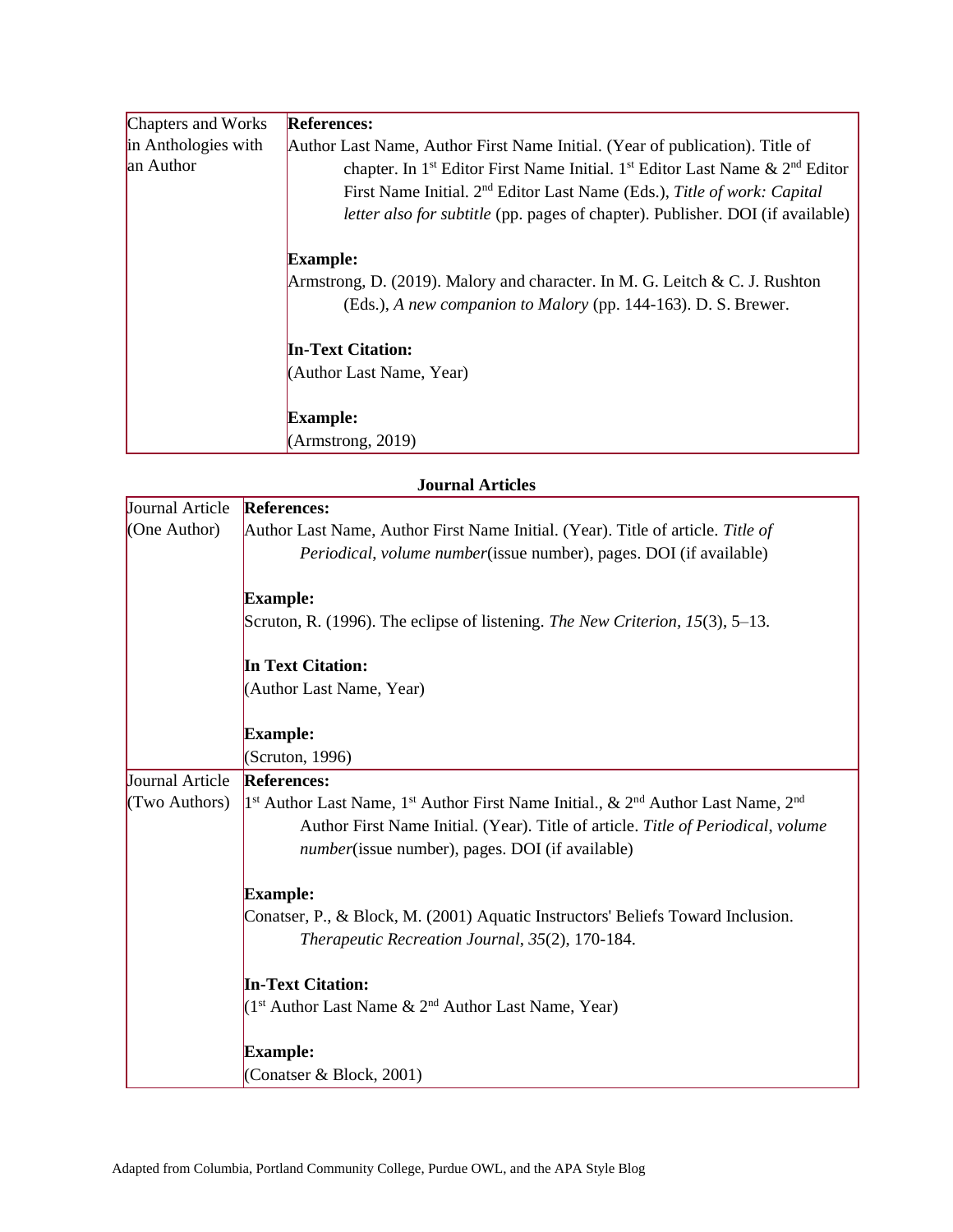| Journal Article | <b>References:</b>                                                                                                                     |
|-----------------|----------------------------------------------------------------------------------------------------------------------------------------|
| (Three or More  | 1 <sup>st</sup> Author Last Name, 1 <sup>st</sup> Author First Name Initial., 2 <sup>nd</sup> Author Last Name, 2 <sup>nd</sup> Author |
| Authors)        | First Name Initial, $\&$ 3 <sup>rd</sup> Author Last Name, 3 <sup>rd</sup> Author First Name Initial.                                  |
|                 | (Year). Title of article. Title of Periodical, volume number(issue number), pages.                                                     |
|                 | DOI (if available)                                                                                                                     |
|                 |                                                                                                                                        |
|                 | <b>Example:</b>                                                                                                                        |
|                 | Adams, D., Rodriguez, E., & Champion, J. (2020). Hip-hop culture and the modern                                                        |
|                 | NBA. Journal of Sports and Society, 12(4), 98-114.                                                                                     |
|                 | <b>In-Text Citation:</b>                                                                                                               |
|                 | $(1st$ Author Last Name et al., Year)                                                                                                  |
|                 | <b>Example:</b>                                                                                                                        |
|                 | (Adams et al., 2020)                                                                                                                   |
| Journal Article | <b>References:</b>                                                                                                                     |
| from Library    | 1 <sup>st</sup> Author Last Name, 1 <sup>st</sup> Author First Name Initial., & 2 <sup>nd</sup> Author Last Name, 2 <sup>nd</sup>      |
| Database with   | Author First Name Initial. (Year). Title of article. Title of Periodical, volume                                                       |
| <b>DOI</b>      | number(issue number), pages. https://doi.org/xx.xxx/yyyy                                                                               |
|                 | <b>Example:</b>                                                                                                                        |
|                 | Baniya, S., & Weech, S. (2019). Data and experience design: Negotiating community-                                                     |
|                 | oriented digital research with service-learning. Purdue Journal of Service-                                                            |
|                 | Learning and International Engagement, 6(1), 11-16.                                                                                    |
|                 | https://doi.org/10.5703/1288284316979                                                                                                  |
|                 | <b>In-Text Citation:</b>                                                                                                               |
|                 | ( $1st$ Author Last Name & $2nd$ Author Last Name, Year)                                                                               |
|                 | <b>Example:</b>                                                                                                                        |
|                 | (Baniya & Weech, 2019)                                                                                                                 |

| Article       | <b>References:</b>                                                                                   |
|---------------|------------------------------------------------------------------------------------------------------|
|               | (Found on Web   Author Last Name, Author First Name Initial. (Year, Month Date). Title of page. Site |
| Page with     | name. URL                                                                                            |
| Known Author) |                                                                                                      |
|               | <b>Example:</b>                                                                                      |
|               | Price, D. (2018, March 23). Laziness does not exist. Medium.                                         |
|               | https://humanparts.medium.com/laziness-does-not-exist-3af27e312d01                                   |
|               | <b>In-Text Citation:</b>                                                                             |
|               | (Author Last Name, Year)                                                                             |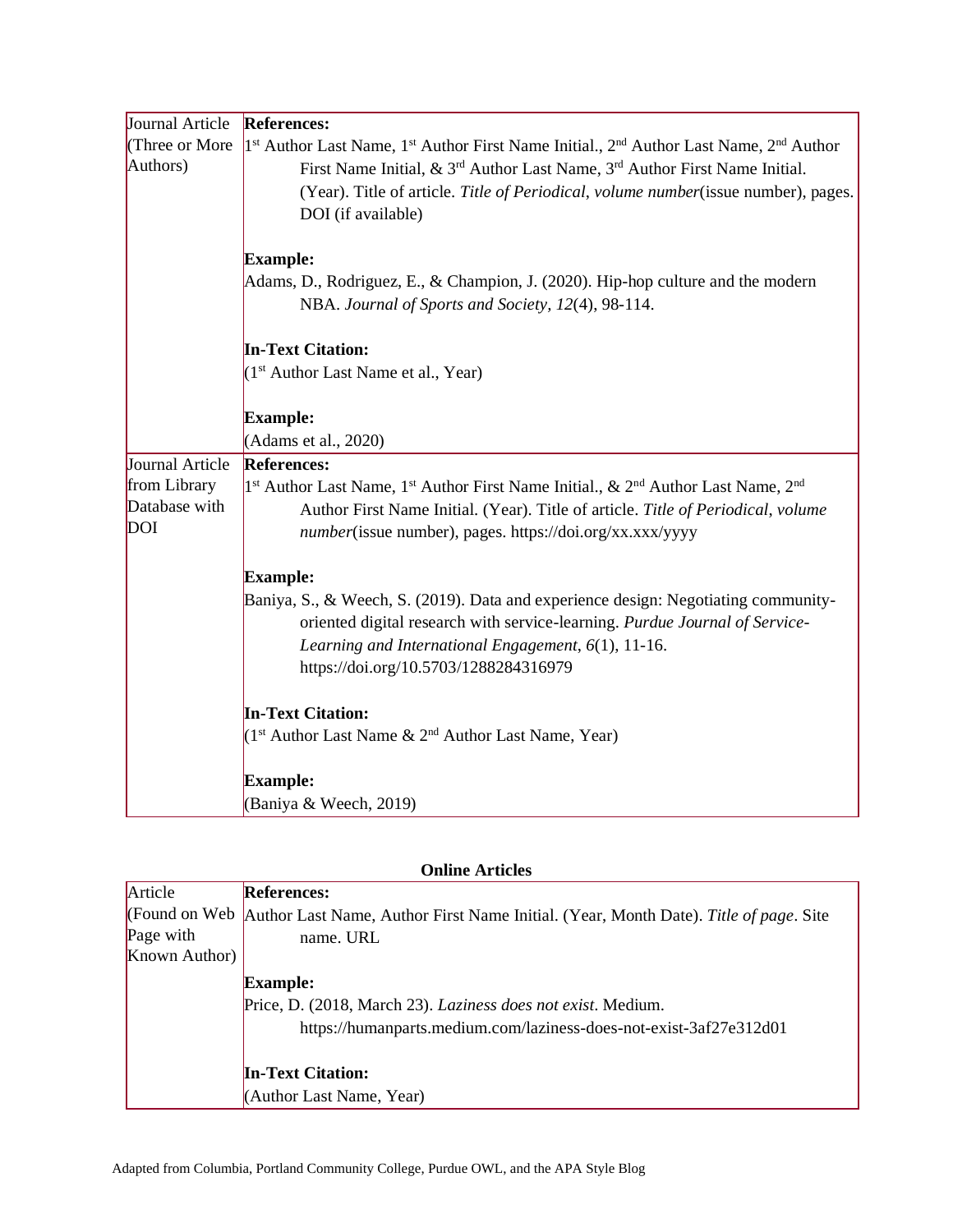|                  | <b>Example:</b>                                                                                                                                   |
|------------------|---------------------------------------------------------------------------------------------------------------------------------------------------|
|                  | (Price, 2018)                                                                                                                                     |
| Article          | <b>References:</b>                                                                                                                                |
| (Found on Web)   | <i>Title of page.</i> (Year, Month Date). Site name. Retrieved Month Date, Year, from URL                                                         |
| Page with        |                                                                                                                                                   |
| Unknown          | Example:                                                                                                                                          |
| Author)          | Tuscan white bean pasta. (2018, February 25). Budgetbytes. Retrieved March 18, 2020,<br>from https://www.budgetbytes.com/tuscan-white-bean-pasta/ |
|                  | <b>In-Text Citation:</b>                                                                                                                          |
|                  | ("Title of page or document," Year)                                                                                                               |
|                  | <b>Example:</b>                                                                                                                                   |
|                  | ("Tuscan white bean pasta," 2018)                                                                                                                 |
| <b>Blog Post</b> | <b>References:</b>                                                                                                                                |
|                  | Author Last Name, Author First Name Initial. (Year, Month Date). Title of<br>post. Publisher. URL                                                 |
|                  | <b>Example:</b>                                                                                                                                   |
|                  | Axelrod, A. (2019, August 11). A century later: The Treaty of Versailles and its rejection<br>of racial equality. Code Switch, NPR.               |
|                  | https://www.npr.org/sections/codeswitch/2019/08/11/742293305/a-century-                                                                           |
|                  | later-the-treaty-of-versailles-and-its-rejection-of-racial-equality                                                                               |
|                  | <b>In-Text Citation</b>                                                                                                                           |
|                  | (Author's Last Name, Year)                                                                                                                        |
|                  | <b>Example:</b>                                                                                                                                   |
|                  | (Axelrod, 2019)                                                                                                                                   |

\* Note: The APA 7th edition no longer requires the use of "Retrieved from" before URLs or DOIs; special exceptions, however, are made for resources that are unarchived. Including the retrieval date for these sources indicates to readers that the version of the work they retrieve *may* be different than what was originally used.

|      | Film, Video, and Music                                                                                                                     |  |
|------|--------------------------------------------------------------------------------------------------------------------------------------------|--|
| Film | <b>References:</b>                                                                                                                         |  |
|      | Director Last Name, Director First Name Initial. (Director). (Date of publication). Title<br>of motion picture [Film]. Production company. |  |
|      | <b>Example:</b><br>Loyd, P. (Director). (2008). Mamma mia! [Film]. Universal Pictures.                                                     |  |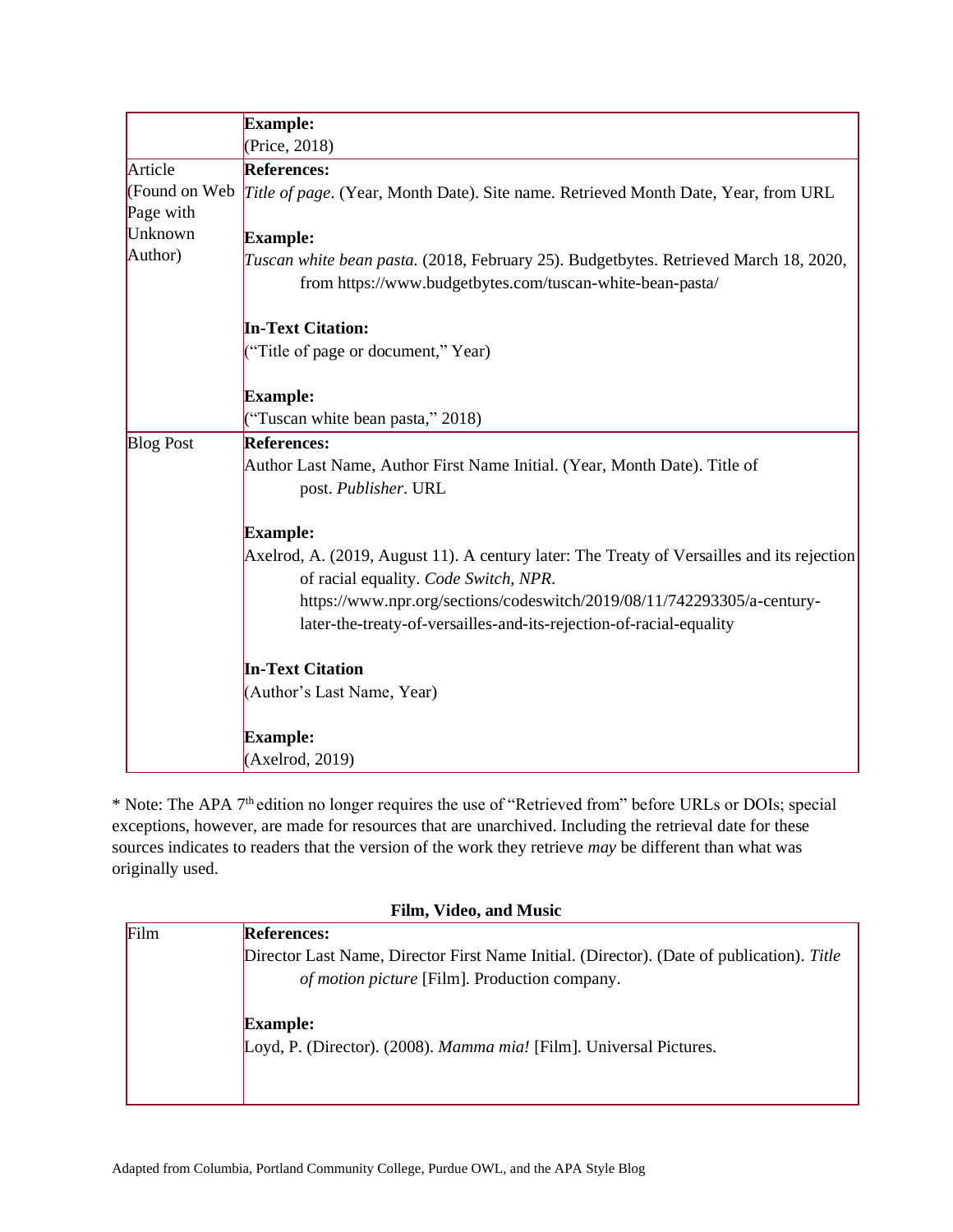|                  | <b>In-Text Citation:</b>                                                                                                                                                                                                                                                                                                                                       |
|------------------|----------------------------------------------------------------------------------------------------------------------------------------------------------------------------------------------------------------------------------------------------------------------------------------------------------------------------------------------------------------|
|                  | (Director Last Name, Year)                                                                                                                                                                                                                                                                                                                                     |
|                  |                                                                                                                                                                                                                                                                                                                                                                |
|                  | <b>Example:</b>                                                                                                                                                                                                                                                                                                                                                |
|                  | (Loyd, 2008)                                                                                                                                                                                                                                                                                                                                                   |
| <b>TV Series</b> | <b>References:</b>                                                                                                                                                                                                                                                                                                                                             |
| Episode          | Writer Last Name, Writer First Name Initial. (Writer), & Director Last Name, Director<br>First Name Initial. (Director). (Original air date). Title of episode (Season<br>number, Episode number) [TV series episode]. In Executive Producer First<br>Name Initial, Executive Producer Last Name (Executive Producer), Series title.<br>Production company(s). |
|                  | <b>Example:</b>                                                                                                                                                                                                                                                                                                                                                |
|                  | Korsh, A. (Writer & Director). (2019, September 25). One last con (Season 9, Episode<br>10) [TV series episode]. In D. Liman (Executive Producer), Suits. Untitled Korsh<br>Company; Universal Content Productions; Open 4 Business Productions.                                                                                                               |
|                  | <b>In-Text Citation:</b>                                                                                                                                                                                                                                                                                                                                       |
|                  | (Writer & Director Last Name, Year)                                                                                                                                                                                                                                                                                                                            |
|                  | <b>Example:</b><br>(Korsh, 2019)                                                                                                                                                                                                                                                                                                                               |
| YouTube          | <b>References:</b>                                                                                                                                                                                                                                                                                                                                             |
| Videos           | Person or group who uploaded video. (Date of publication). Title of video [Video].<br>Website host. URL                                                                                                                                                                                                                                                        |
|                  | <b>Example:</b>                                                                                                                                                                                                                                                                                                                                                |
|                  | Tasty. (2018, March 7). 7 recipes you can make in 5 minutes [Video]. Youtube.<br>https://www.youtube.com/watch?v=9_5wHw6l11o                                                                                                                                                                                                                                   |
|                  | <b>In-Text Citation:</b>                                                                                                                                                                                                                                                                                                                                       |
|                  | (Person or Group Name or Last Name, Year)                                                                                                                                                                                                                                                                                                                      |
|                  | <b>Example:</b><br>(Tasty, 2018)                                                                                                                                                                                                                                                                                                                               |
| Music Albums     | <b>References:</b>                                                                                                                                                                                                                                                                                                                                             |
|                  | Recording artist. (Year of release). Title of album [Album]. Record label.                                                                                                                                                                                                                                                                                     |
|                  | <b>Example:</b>                                                                                                                                                                                                                                                                                                                                                |
|                  | The National. (2019). I am easy to find [Album]. 4AD.                                                                                                                                                                                                                                                                                                          |
|                  | <b>In-Text Citation:</b>                                                                                                                                                                                                                                                                                                                                       |
|                  | (Recording Artist Last Name, Year)                                                                                                                                                                                                                                                                                                                             |